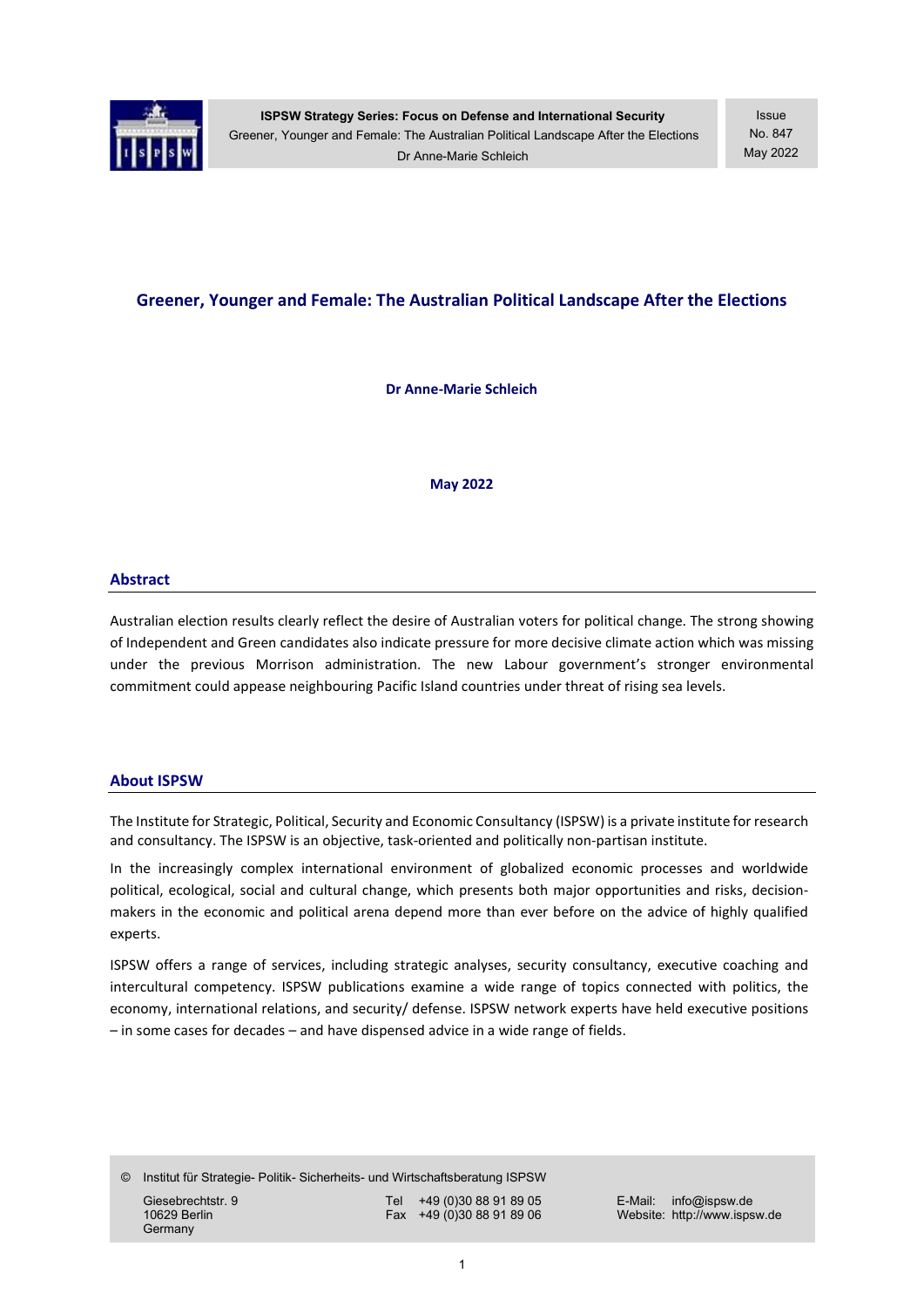

ISPSW Strategy Series: Focus on Defense and International Security Greener, Younger and Female: The Australian Political Landscape After the Elections Dr Anne-Marie Schleich

Issue No. 847 May 2022

## Analysis

The new Australian Parliament will see more female parliamentarians, more environmentalists and a landscape that is ethnically more diverse than before. Unlike in 2019, the pollsters did not get it wrong this time when they forecast a win for the Australian Labor Party after nine years in opposition. However, they did not predict the landslide defeat which the Liberal Party suffered in the House of Representatives. Traditionally safe inner-city Liberal Party seats in Melbourne, Sydney and Perth went either to Labor or to new independent grassroots candidates, the so-called Teals. The Independents win of 10 seats was dabbed "the big Teal Steal". Even the normally not popular Greens had a historic win of three seats with 11.7 % of the popular vote and additional seats in the Senate, the Upper House. (preliminary results: Labor: 75 seats, Liberal/National coalition: 59, Independents: 10, Greens: 3)

In spite of both big parties having similar foreign policy positions on Australia's relations with China, outgoing Prime Minister Morrison and his defence minister Peter Dutton tried to paint Labor's Leader Anthony Albanese as weak on China. This old Liberal Party election strategy, however, backfired when a surprise China-Solomon Islands security pact was leaked in the middle of the election campaign. The Government's belligerent anti-China rhetoric also alienated voters with Chinese ethnic background (1.2 million of Australia's population). A number of electorates with strong Chinese minorities were thus lost by the Liberals.

Despite stints as a former minister and Leader of the Opposition, Albanese's personality image was considered pale, and he also made a few gaffes at the start of the campaign. Labor's campaign was carefully was predominantly focused on cost of living and fair wage topics and government mistakes.

Teal candidates, all of them female professionals, mainly ran on environmental and good governance platforms having received a strong backing from their local communities and some from fundraising platform Climate 200. They also supported a national anti-corruption commission which Labor had promised to establish but PM Morrison was strongly against. Teals profited from a widespread voter dislike of PM Morrison's "bulldozer" personality and perceptions that he mishandled the floods this year and the devastating bushfires in 2019, both caused by climate change. PM Morrison had also come under attack for his extremely weak 2030 emissions reduction target of 26% to 28% compared with 2005 levels. Labor carefully avoided to alienate potential conservative voters with a strong climate action package even though it pledged somewhat more ambitious emission targets (43% by 2030, net zero by 2050) than the Morrison government. Teals also zoomed in on female voters' unhappiness with the Governments mishandling of sexual assault complaints in Parliament and government offices. In the end, moderate, policy focused and charismatic Teal candidates seem to have appealed more to dissatisfied urban and suburban Liberal Party voters who wanted a change, especially more decisive climate action, but did not want to switch to Labor or the Greens. This trend resulted in Saturday's "election earthquake" commented former Liberal PM Turnbull).

With a strong Teal and Greens opposition, one can expect increased pressure on the new Government for more decisive climate action. Already, the newly-sworn in Prime Minister Albanese signalled a climate policy change: "We have an opportunity now to end the climate wars in Australia." He pledged to make Australia a "renewable energy superpower" and promised during the recent Quad meeting in Japan, that his government "will take ambitious action on climate change". Albanese agreed to cooperate with the three Quad partners on clean energy. Some green mega projects are already underway: within the framework of a new Green Economy

© Institut für Strategie- Politik- Sicherheits- und Wirtschaftsberatung ISPSW Giesebrechtstr. 9 Tel +49 (0)30 88 91 89 05 E-Mail: info@ispsw.de<br>10629 Berlin Fax +49 (0)30 88 91 89 06 Website: http://www.isps

**Germany** 

Website: http://www.ispsw.de